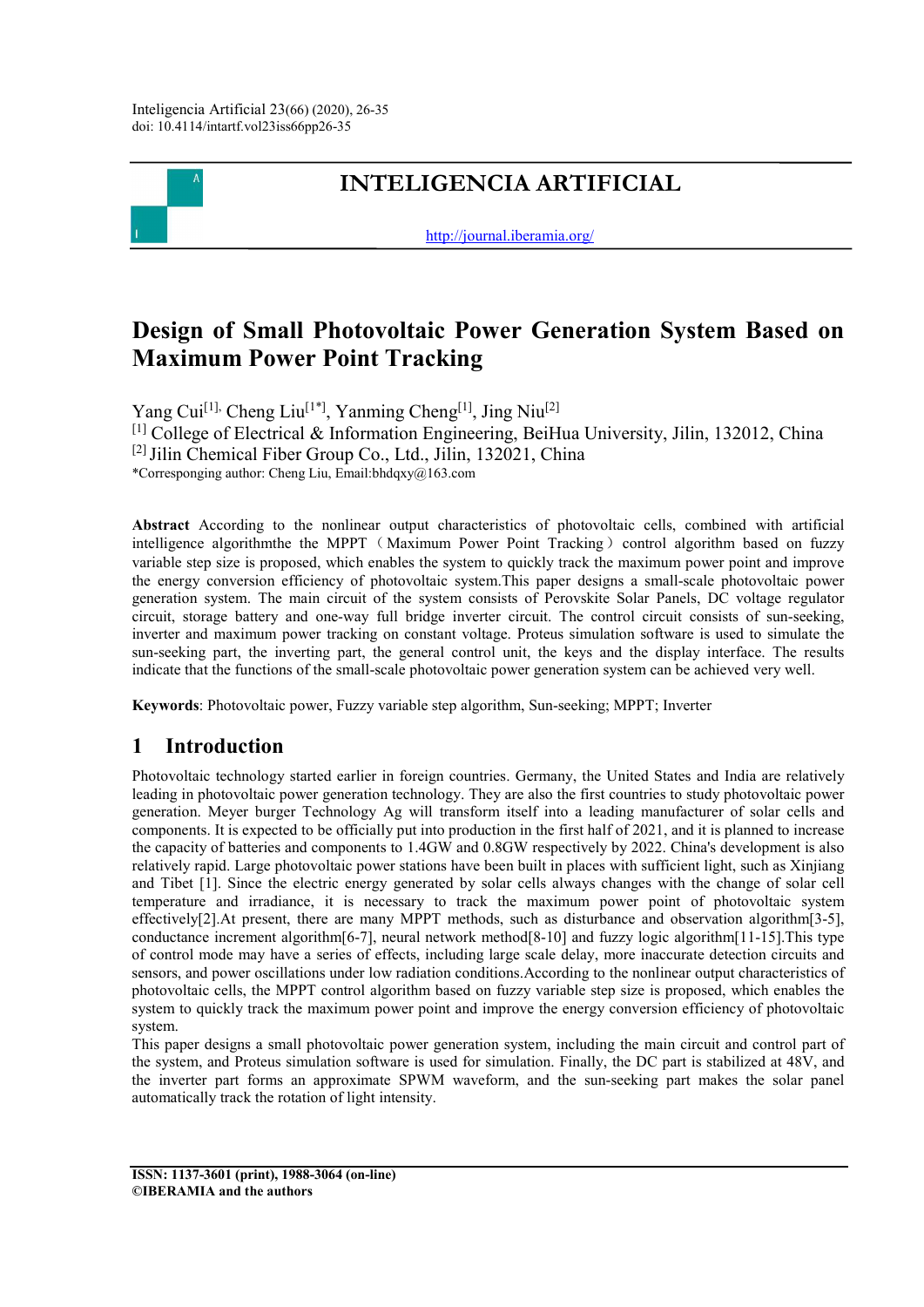## **2 Brief introduction of system scheme**

#### **2.1 Main circuit system structure**

The system structure is shown in Figure 1. Through DC/DC conversion circuit, the system outputs the electric energy of solar panel to 220 V users through constant pressure control and DC/AC inverter. In addition, the electricity generated by the solar panel is stored in the battery group in real time, when there is no sunlight, the battery discharge guarantees the reliability of power supply.



Figure 1: Structural block diagram of main circuit system

### **2.2 Structure design of control system**

The control system structure is shown in Figure 2. The system is composed of sun tracing unit, inverter unit (DC/AC) and general control unit (including DC/DC). The functions of each part are as follows:

Sun-seeking unit: Solar panel lighting angle control;

Inverter unit: Power generation inverter control;

Overall control unit: The main control unit of the system completes the DC/DC maximum power tracking control, the general control of the sun-seeking unit and inverter unit.



Figure 2: Structure block diagram of control system

#### **2.3 Parameter calculation of battery and solar panel**

#### A.Selection of battery capacity

The power of the system is 2000W, in case of continuous rainy days or no light at night, the system battery is used to supply power for the system. The power of the system is 2000W, the working voltage is 48V, through the calculation formula of battery capacity, the capacity C of battery is 200A·H. The output voltage is 48V and the nominal voltage of the battery is 6V, so 8 batteries need to be connected in series.

B.Selection of solar panel

In order to ensure the maximum power output of the solar panel, it is necessary to charge the battery. The working voltage of the battery is 48V, and the peak voltage of the solar panel is 48V, so that the solar panel can work at the maximum power point. The solar panel selected in this paper has a peak power of 250W, a peak voltage of 48.33V, a peak current of 5.18A, an open circuit voltage of 57.08V and a short circuit current of 5.69A. Eight solar panels are connected in parallel, with a total power of 2000W.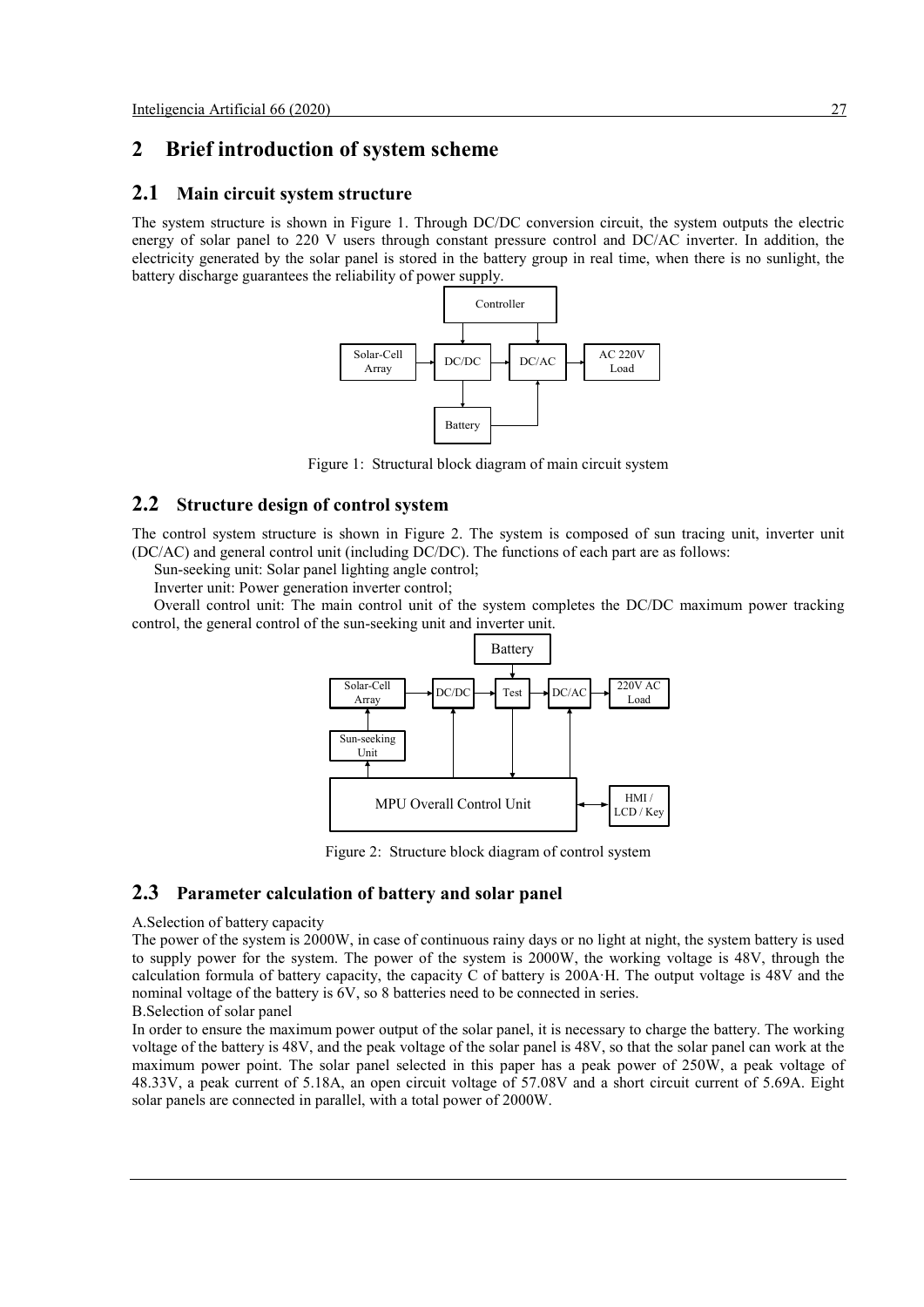## **3 MPPT control based on fuzzy variable step size**

MPPT (maximum power point tracking) technology is an important part of photovoltaic system. The operation of photovoltaic cells is closely related to the irradiance of the incident sunlight and the temperature of the external environment. The output characteristics of photovoltaic cells show typical nonlinear characteristics. In a certain light and temperature environment, the photovoltaic system output will only have a unique maximum power point. Therefore, we should always ensure that the output power of photovoltaic works in the optimal state, so as to maximize the conversion of solar energy into electrical energy.

#### **3.1 Classical MPPT control**

In the photovoltaic power generation system, the closed-loop control is mostly used to achieve the maximum power output control of photovoltaic cells. In this way, the current and voltage of photovoltaic are detected in real time, and the state of MPPT is determined by closed-loop calculation. At present, two classical MPPT algorithms are disturbance observation method and conductance increment method. With the development of intelligent control, there are fuzzy control method and neural network method.

The principle of MPPT charge control based on buck converter is shown in Figure3.  $U_{\text{pv}}$  and  $I_{\text{pv}}$  are the output voltage and current of photovoltaic array,  $U_b$  and  $I_b$  are the voltage and current of battery respectively.



Figure 3: MPPT charge control schematic diagram based on Buck Converter

#### **3.2 MPPT control based on fuzzy variable step size**

The variable step size disturbance observation method is derived from the improvement of the conventional fixed step size disturbance observation method to make up for the contradiction between response and accuracy. When the deviation from the maximum power point is far, the large step tracking is used, and when the distance from the maximum power point is close, the small step tracking is used instead, so as to reduce the adjustment time. In this paper, the MPPT control of photovoltaic array is carried out by using the variable step size disturbance observation method, which does not need to be as strict as the conductance increment method for the accuracy of control system components.

The target function is the output power  $P$  of the photovoltaic array, and the control quantity is the duty cycle *D* of the PWM driving signal of the power switch of the buck converter. Take the fuzzy controller as the structure of two inputs and one output. One input is the power difference  $e(n) = P(n) - P(n-1)$  between the current time and the previous time, and the other is the duty cycle step  $a(n-1)$  of the previous time. One output is duty cycle step  $a(n)$  at the current time. Therefore, the adjustment algorithm of duty cycle is  $D(n) = D(n-1) + a(n)$ . As shown in Figure 4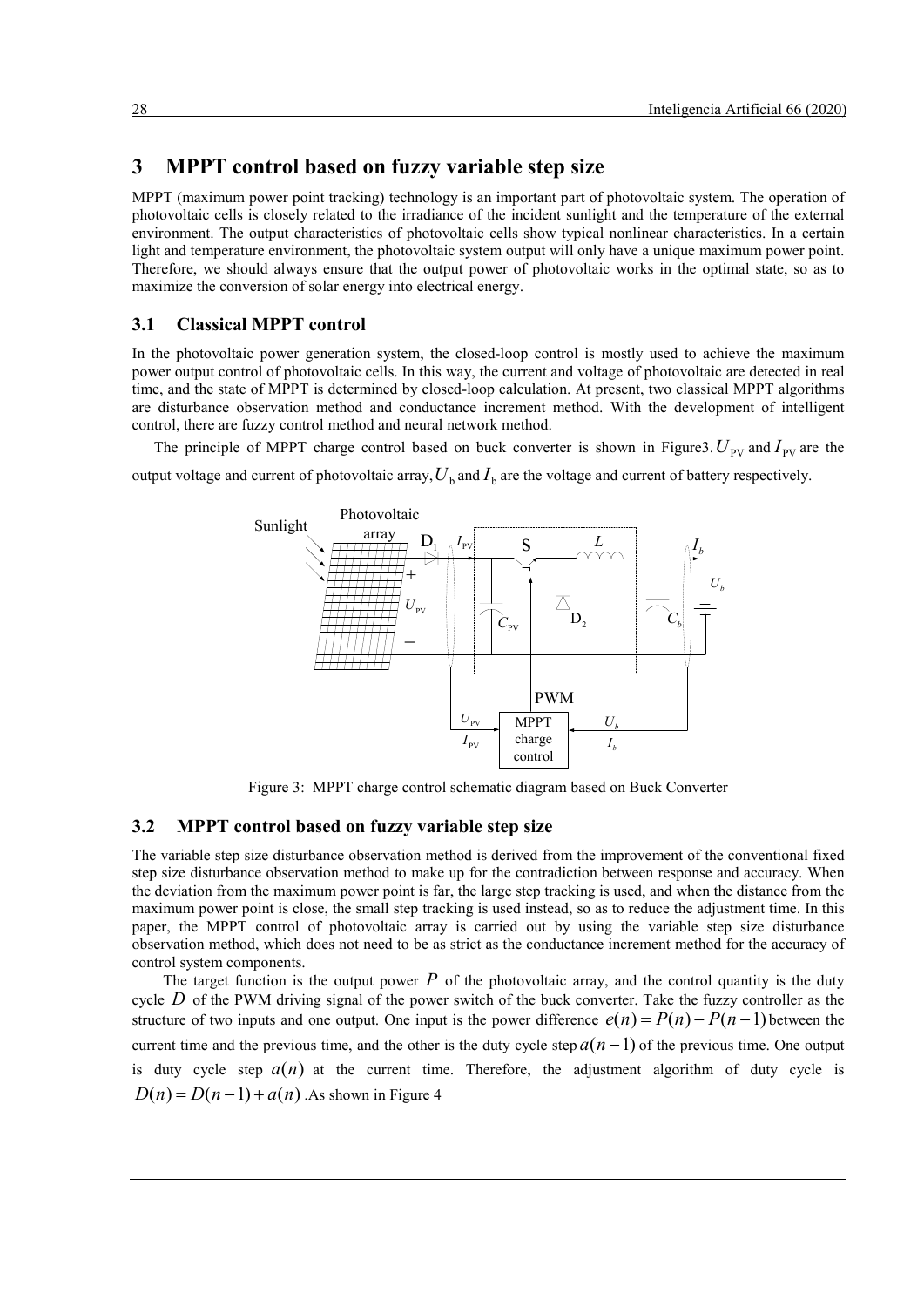

Figure 4: MPPT structure based on Fuzzy control

E and A are the fuzziness of e and a respectively. Here E is defined as 8 fuzzy subsets,  $E = \{NB, NM, NS, NO, PO, PS, PM, PB\}$  .It is divided into 14 levels,  $E = \{-6, -5, -4, -3, -2, -1, -0, +0, +1, +2, +3, +4, +5, +6\}$  . And A is defined as 6 fuzzy subsets,  $A = \{NB, NM, NS, PS, PM, PB\}$  . It is divided into 12 levels,  $A = \{-6, -5, -4, -3, -2, -1, +1, +2, +3, +4, +5, +6\}$ . The membership function of the two are shown in Figure 5.





The adjustment step value of the current time duty ratio is determined according to the change of power value and the adjustment step value of the previous time duty ratio. According to the relationship between the P-U characteristic curve of photovoltaic array, and considering the influence of light intensity and temperature on the output power of photovoltaic array comprehensively, the adjustment principle is determined

Table 1 is a list of 48 fuzzy rules controlled by MPPT. The selection principle of fuzzy rule table is: 1) if the disturbance is in the same direction and the output power is increased, the disturbance will continue in the same direction, if there is a decrease, the disturbance will be adjusted in the opposite direction; 2) when the deviation from the maximum power point is far, the large step tracking is used, and when the distance from the maximum power point is close, the small step tracking is used, so as to reduce the adjustment time.

Table 1: MPPT fuzzy control rules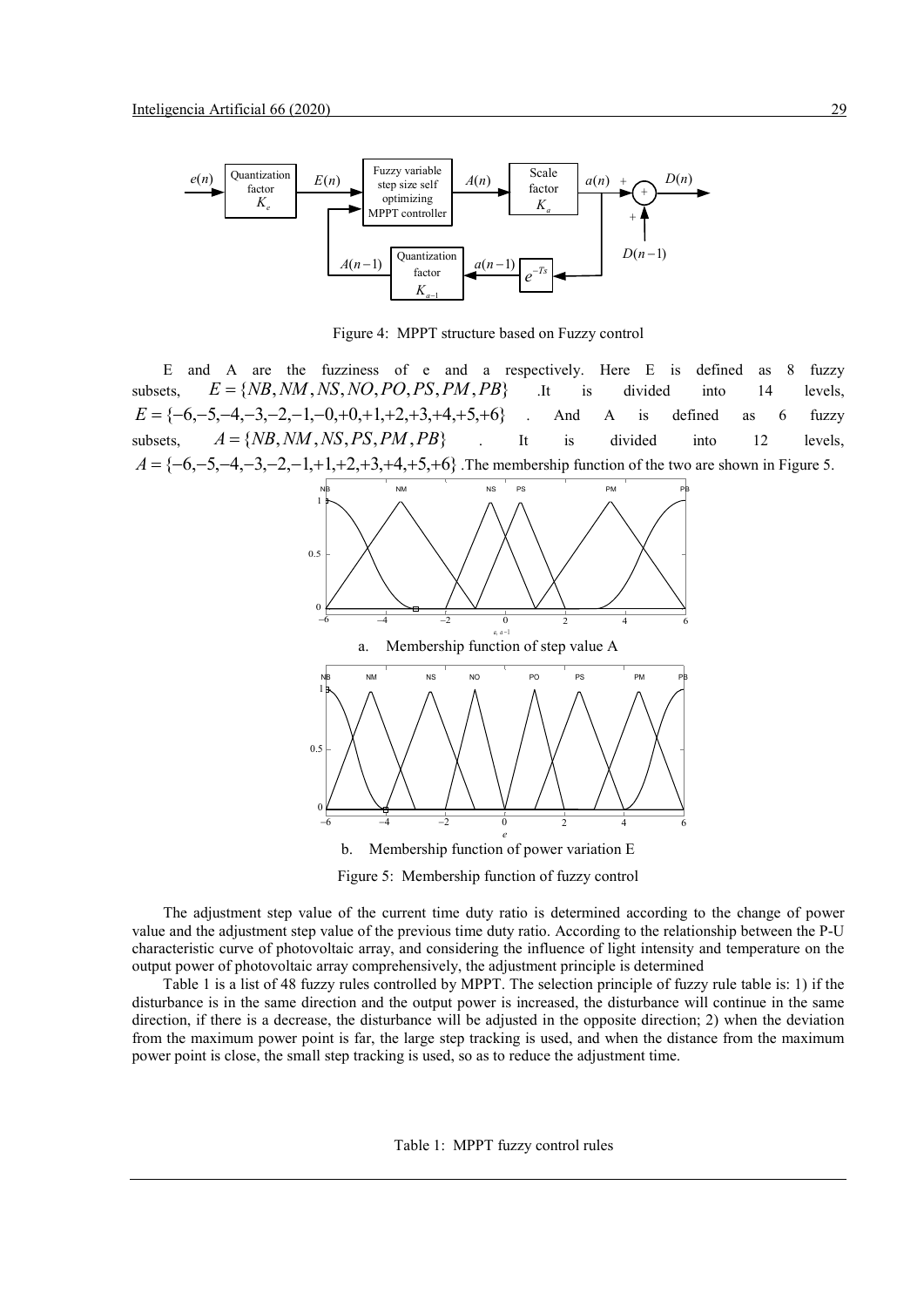|           | E(n)      |           |           |                |                |           |           |           |
|-----------|-----------|-----------|-----------|----------------|----------------|-----------|-----------|-----------|
| $A(n-1)$  | NB        | <b>NM</b> | <b>NS</b> | N <sub>O</sub> | P <sub>O</sub> | <b>PS</b> | PM        | <b>PB</b> |
|           | A(n)      |           |           |                |                |           |           |           |
| NB        | PB        | PM        | <b>PS</b> | <b>PS</b>      | <b>NS</b>      | <b>NS</b> | <b>NS</b> | <b>NM</b> |
| <b>NM</b> | PB        | PB        | PM        | <b>PS</b>      | <b>NS</b>      | <b>NS</b> | <b>NS</b> | <b>NM</b> |
| <b>NS</b> | PB        | PB        | PM        | <b>PS</b>      | <b>NS</b>      | <b>NS</b> | <b>NS</b> | <b>NS</b> |
| <b>PS</b> | <b>NS</b> | <b>NS</b> | <b>NS</b> | <b>NS</b>      | <b>PS</b>      | <b>PM</b> | PB        | PB        |
| PM        | NM        | <b>NS</b> | <b>NS</b> | <b>NS</b>      | <b>PS</b>      | <b>PM</b> | PB        | PB        |
| PB        | <b>NM</b> | <b>NS</b> | <b>NS</b> | <b>NS</b>      | <b>PS</b>      | <b>PS</b> | PM        | PB        |

In order to reduce the power oscillation at the maximum power point, when the power deviation is  $|e| < 0.1$ .

it means that the duty cycle of the disturbance will not cause much change in the output power. At this time, the power point is relatively close to the maximum power point. It can be considered that the power at this point is the maximum power point, and the disturbance will not be carried out at this time. Through this design, the power oscillation at the maximum power point can be effectively reduced.

## **4 System hardware design**

#### **4.1 Power circuit design**

The power conversion circuit is shown in Figure 6. The output DC bus voltage of the battery is 48V, which is composed of eight 6V battery cells. The working voltage of the DC motor is 24V, (24V obtains power from 4 battery cells in series). The control part of the system is powered by DC5V, so the DC24V-5V conversion circuit needs to be designed. The voltage is directly powered by TPS5430DDA DC-DC Buck chip.



Figure 6: Power Circuit Design

#### **4.2 Sun-seeking unit design**

As shown in Figure 7. Light detection is realized by 4 photoresistors. In the amplification circuit, the detected light intensity is converted into voltage signal, and then read by single chip microcomputer after AD conversion. Finally, the running direction of stepping motor is adjusted by single chip microcomputer to achieve the purpose of changing the light intensity of solar energy. With the change of light intensity, the angle of stepper motor is adjusted to realize the rotation of X and Y directions, and finally realize the maximum intensity utilization of sunlight.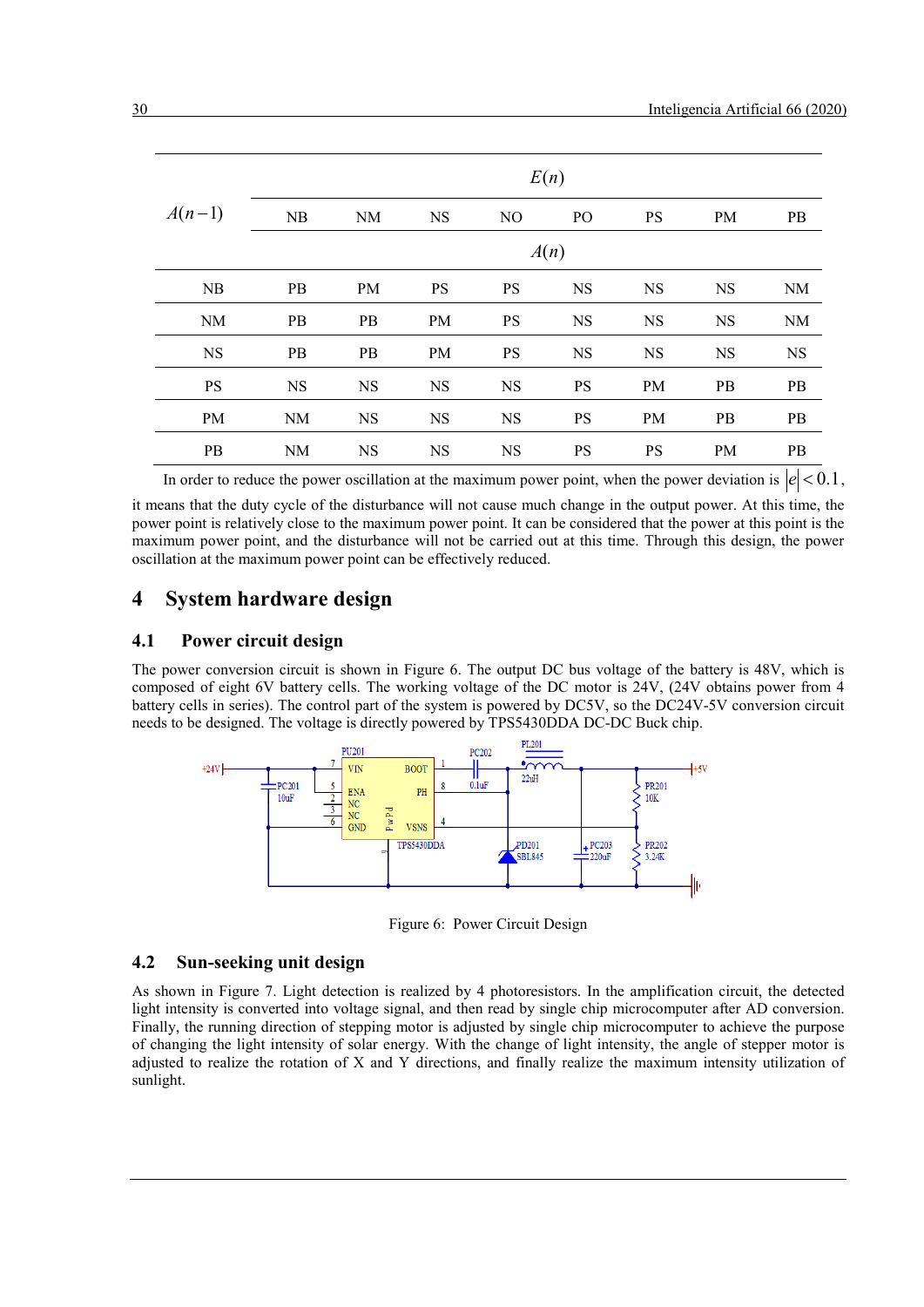

Figure 7: Sun-seeking control

#### **4.3 Inverter unit design**

The inverter main circuit is shown in Figure 8. The full bridge is realized by controlling 4 IGBT, and the DC-AC transformation is realized by the conduction of the cross bridge arm. In the circuit, D1, D2, D3 and D4 play the role of continuous current. Resistance R1, R2, R3, R4, capacitance C1, C2, C3, C4 constitute RC filter circuit to reduce the fluctuation of bridge arm switch. IGBT is controlled by single-chip microcomputer and then output SPWM waveform to the user through transformer TC901. In the circuit, KA901 is the output switch (Contactor).



Figure 8: Design of inverter main circuit

## **5 System software design**

## **5.1 Program design of sun-seeking unit**

In this paper, the illuminance of the sun tracing part is designed to track between 45 and 55 degrees, and the flow chart of the sun tracing unit is shown in Figure 9.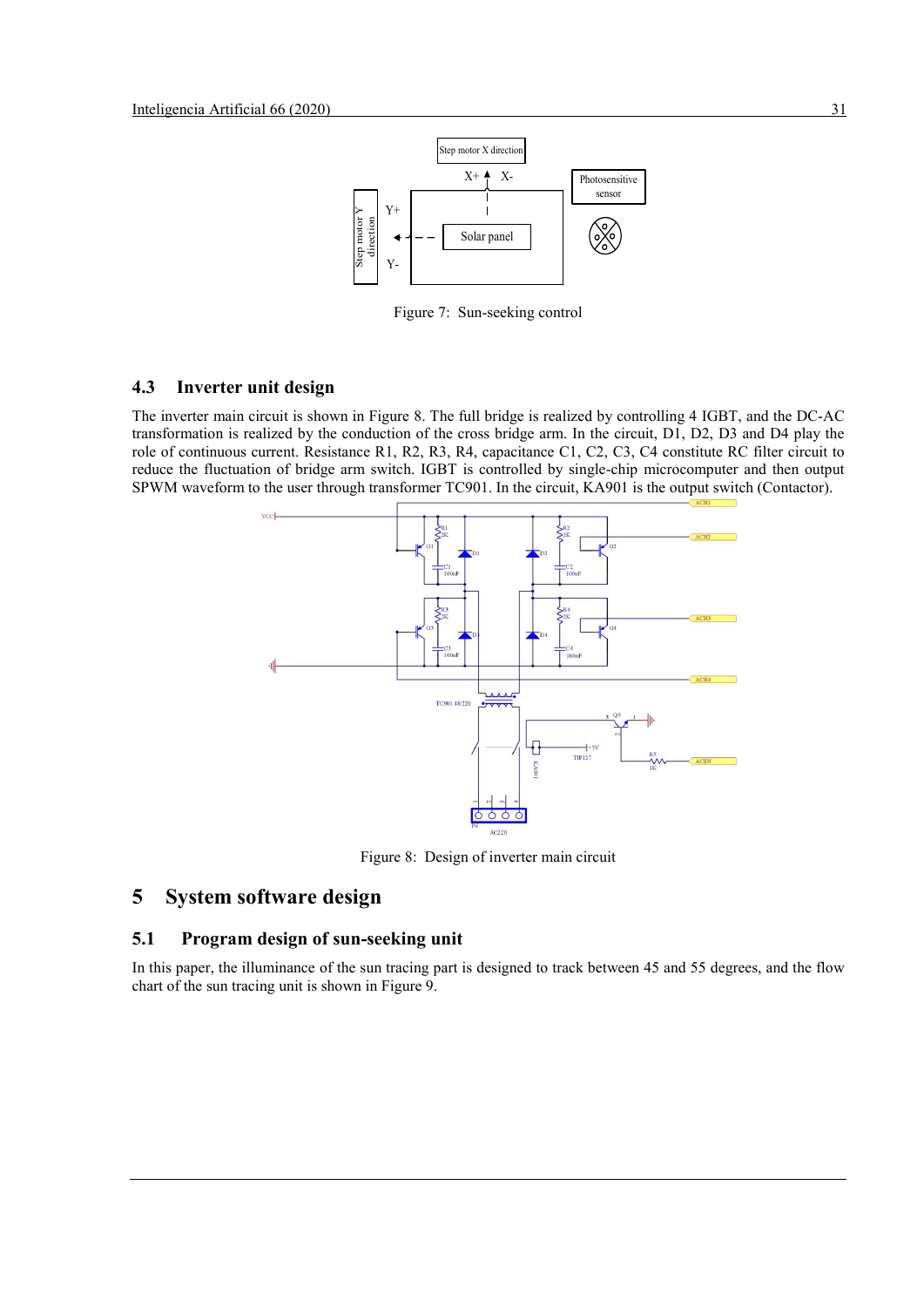

**Figure 9:** Sun-seeking adjustment flow chart

#### **5.2 Program design of inverter unit**

The control function of inverter unit is mainly realized by SPWM OUT function, and its workflow is shown in Figure 10.



Figure 10: Inverter flow chart

## **6 Results**

#### **6.1 Simulation and debugging of sun-seeking unit**

In this paper, proteus simulation software is used for simulation, and the circuit diagram is shown in Figure 11. U2 and U3 are analog-to-digital conversion in X direction and Y direction respectively. RV1 and RV2 simulate the change of photoresistance under different illumination levels. The control mode is enable and pulse plus direction (positive adjustment when DIR is 0). EN and ST simulate the signals from the general control unit of the system.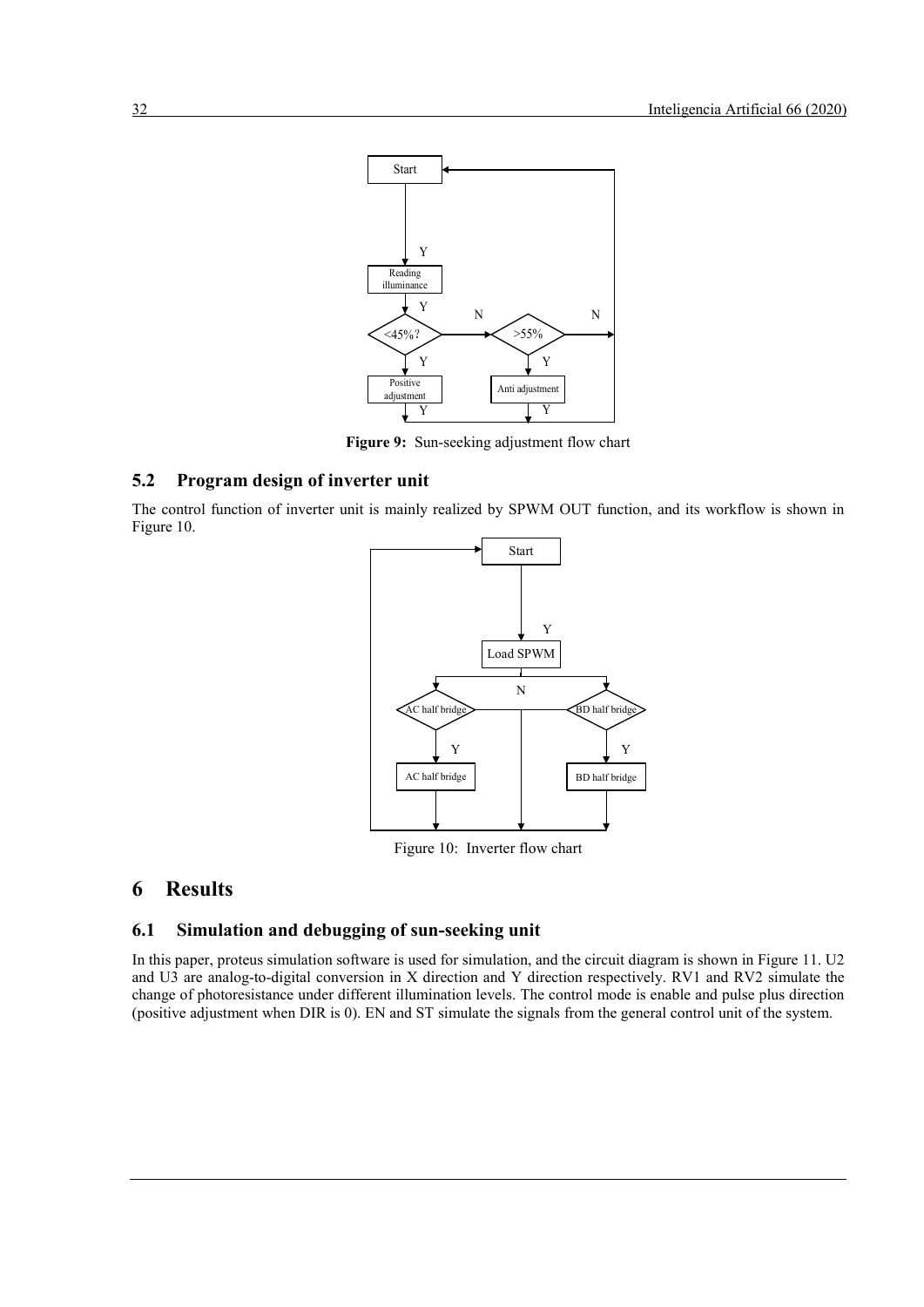

Figure 11: Sun-seeking simulation diagram

#### **6.2 Simulation and debugging of inverter unit**

The signal simulation diagram of the inverter part is shown in Figure 12. The AC contactor switch output by D1 analog transformer, EN and ST control enable and output respectively. In the oscilloscope, yellow is the AC half bridge (ach1 and ach3) of single-phase full bridge inverter circuit, and red is the BD half bridge (ach2 and ach4). When the main control ST has signal, D1 channel, inverter begins to output. When EN has a signal, the inverter starts to work, and the inverter output waveform is realized by IGBT on-off.<br>U2



Figure 12: SPWM signal simulation diagram of inverter part

When ST is closed, D1 is on and inverter output to AC 220V. When EN is closed, the inverter starts to work. The waveform of inverter signal simulation and debugging is shown in Figure 13, which is the equivalent sine wave output.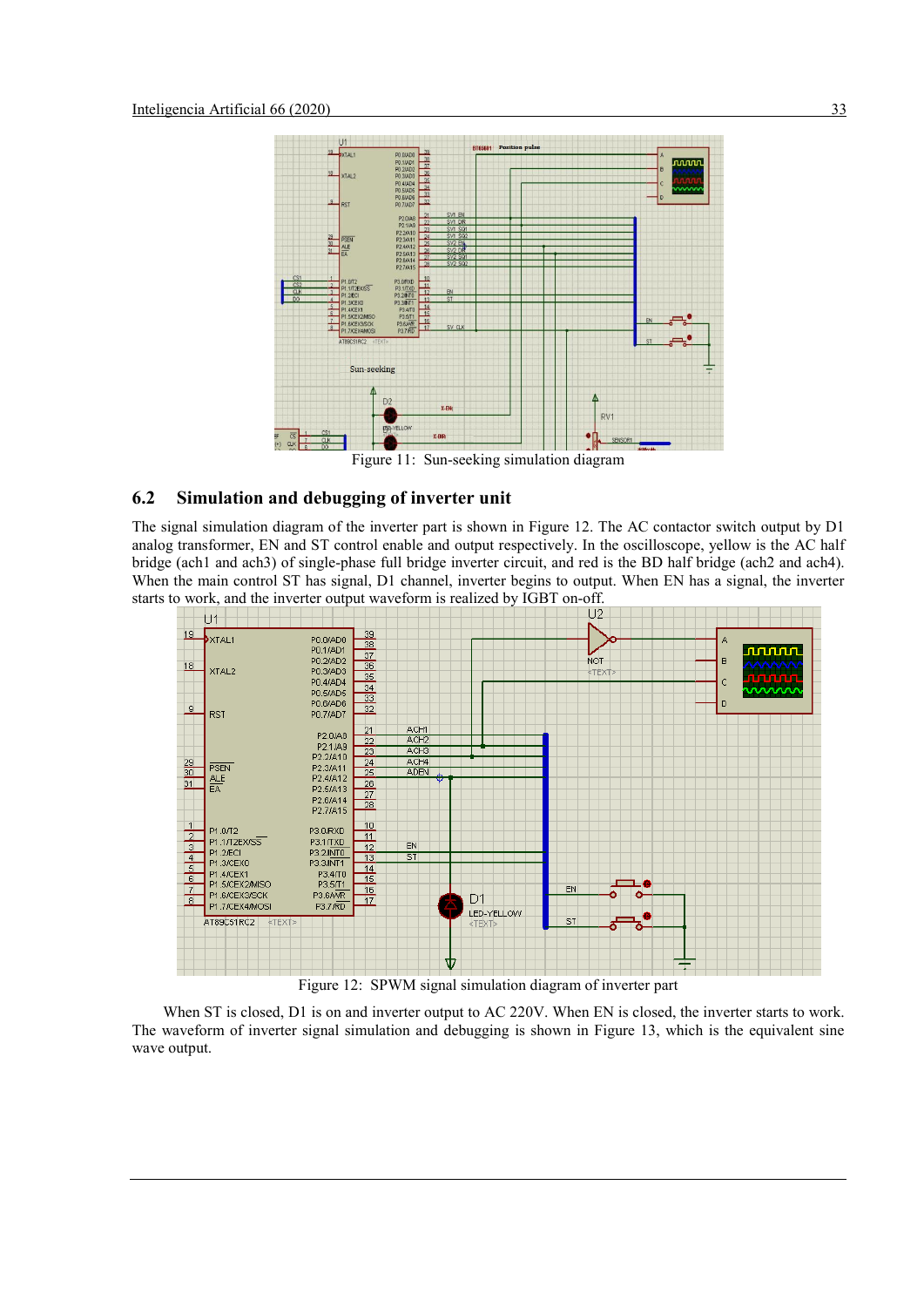

Figure 13: Simulation and debugging of inverter

## **7 Conclusion**

In this paper, fuzzy control is applied to MPPT control of photovoltaic system. In order to reduce the vibration of the system at the maximum power point, a MPPT control algorithm based on fuzzy variable step size is proposed. The improved MPPT algorithm improves the tracking speed and stability of photovoltaic system to a certain extent, shortens the tracking time of MPPT, reduces the oscillation amplitude of output voltage and output power curve of photovoltaic system, and reduces the power loss of photovoltaic system.The hardware design and software design of small photovoltaic power generation system are carried out. Finally, the equivalent sine wave output of AC 220V is realized, and the solar panel can work near the maximum power point. The simulation and hardware experiment results show that compared with other traditional algorithms, the algorithm proposed in this paper has better tracking accuracy, rapidity and stability under different external conditions.

## **Acknowledgments**

This works was supported by the Jilin provincial development and reform commission (Grant: 2018C035-1), Jilin provincial science and technology innovation talents & team project (Grant: 20190101018JH), and the Education Department of Jilin Province (Grant JJKH20200044KJ).

## **References**

- [1] LIU Cheng, WANG Tian-yu, QU Yong-yin, et al.Wind Resources Analysis and Site Selection of Wind Farm.*Acta Energiae Solaris Sinica*, 37(11):2835-2842,2016.
- [2] ZHU Shijia, SHAO Hua, FAN Huicong, et al.Maximum Power Point Tracking Strategy of Photovoltaic System under Variable Environment Based on Optimal Voltage Control.*Proceedings of the CSU-EPSA*,31(12):1-8,2019.
- [3] HANG Fenghai, YANG Wei, ZHU Wenyan.Analysis and improvement of MPPT disturbance observer method for PV system.*Power System Protection and Control*, 42(9):110-114, 2014.
- [4] CHEN Xia, ZHAO Fengyin, WANG Aiyu, et al.Research of Maximum Power Point Tracking Algorithms of Photovoltaic Arrays Based on the Improved Disturbance of Observer Method.*Electric Drive*,47(3):66- 69+77,2017.
- [5] Harrag A, Messalti S. Variable step size modified P&O MPPT algorithm using GA- based hybrid offline/online PID controller. *Renewable & Sustainable Energy Reviews*, 49:1247-1260, 2015.
- [6] YU Yunjun, ZHANG Xiang, WANG Shisheng, et al.Review of incremental conductance method for photovoltaic power generation MPPT.*Power Supply Technology*, 38(12):2440-2444, 2014.
- [7] GAO Song, LUO Hao, HE Ning, et al.Research on a new method for variable step size INC based on maximum power point tracking.*Electric Drive*, 45(2):16-19+49, 2015.
- [8] ZHANG Xiaoqiang, LIU Yigang, ZOU Yingquan, et al. An Enhanced Photovoltaic Mppt Approach Based on Adaptive Neural Network Control.*Acta Energiae Solaris Sinica*, 40(11):3095-3102, 2019.
- [9] Dounis A I, Kofinas P, Papadakis G, et al. A direct adaptive neural control for maximum power point tracking of photovoltaic system. *Solar Energy*, 115:145-165, 2015.